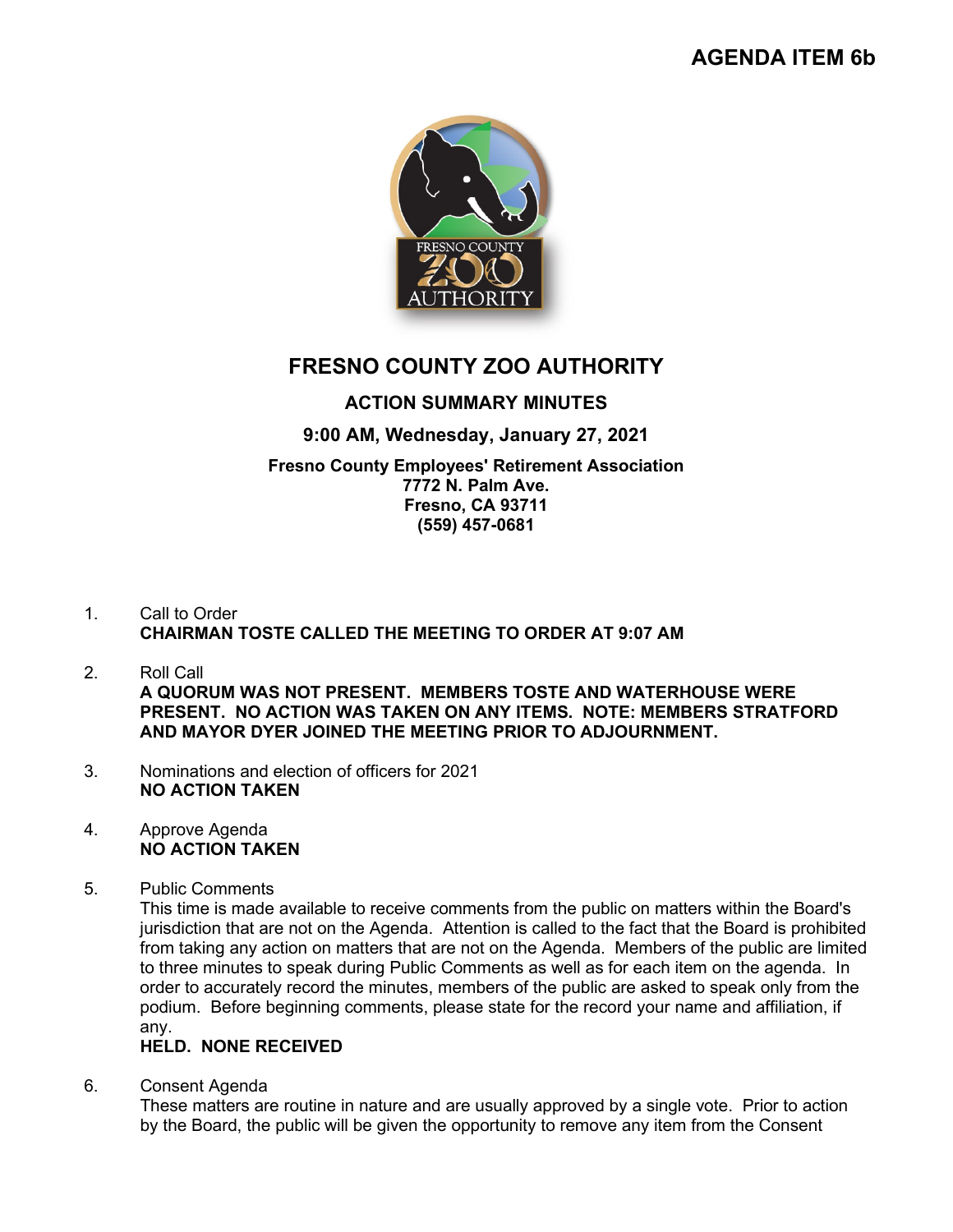Calendar. Items removed from the Consent Calendar may be heard immediately following approval of the Consent Calendar.

- a. Review and approve minutes of December 16, 2020
- b. Review and approve payment of County of Fresno invoice for Professional and Specialized Services in the amount of \$3,069.68 for services through December 2020
- c. Receive Treasurer's Reports for October, November and Quarter Ended December 2020

#### **NO ACTION TAKEN ON ALL CONSENT ITEMS.**

- 7. Receive Fresno Chaffee Zoo Director's report **RECEIVED. DIRECTOR SCOTT BARTON REPORTED. REOPENING THE ZOO ON FRIDAY. APPLYING FOR SECOND ROUND OF PPP LOAN. CURRENTLY FINANCIALLY STABLE. THREE CONSTRUCTION PROJECTS: AMBASSADOR ANIMAL CENTER ANTICIPATED TO BE COMPLETED IN APRIL, ZOOPLEX ANTICIPATED TO BE COMPLETED AT THE END OF THE YEAR, AND KINGDOMS OF ASIA SCHEDULED TO BE COMPLETED THE END OF 2022. SCOTT REPORTED THAT THIS IS HIS LAST MEETING AS THE DIRECTOR. THANKED ALL FOR THEIR SERVICE, GUIDANCE, ADVICE, TRUST AND FRIENDSHIP.**
- 8. Receive Fresno Chaffee Zoo Corporation November 2020 Year-to-Date Financial Report and December 2020/FY2020 Early Insights Financial Resources during Winter Closure **RECEIVED. CFO LILY WACHTER REPORTED THAT SHE IS ALSO LEAVING THE ZOO. MOVING BACK TO THE EAST COAST. PPP ROUND 2 LOAN APPLICATION HAS BEEN SUBMITTED. \$1.8 MILLION. PPP ROUND 1 LOAN FORGIVENESS APPLICATION SUBMITTED AS WELL. NOVEMBER BASE OPERATIONS REVENUES EXCEEDED NOVEMBER 2019 BASE OPERATIONS REVENUE. REPORTED ON ATTENDANCE. 2020 WAS 50% OF 2019. REVIEWED NOVEMBER 2020 YEAR-TO-DATE VARIANCE ANALYSIS VS. BUDGET. REVIEWED PER CAPITA SPENDING ON GROUNDS. REVIEWED BALANCE SHEET AND OPERATIONS FINANCIAL POSITION.**
- 9. Approve next meeting date

Dates include:

Wednesday, February 24, 2021 Wednesday, March 31, 2021 Wednesday, April 28, 2021

**NO ACTION TAKEN. MEETINGS TO BE HELD AS SCHEDULED.**

#### 10. Receive staff reports **NO REPORTS PRESENTED**

- 11. Chair's comments **WELCOMED MAYOR DYER TO THE BOARD. MAYOR DYER REPORTED THAT HE IS PROUD TO BE A PART OF THE BOARD AND PLANS ON BEING PRESENT FOR THE MEETINGS.**
- 12. Board Member comments